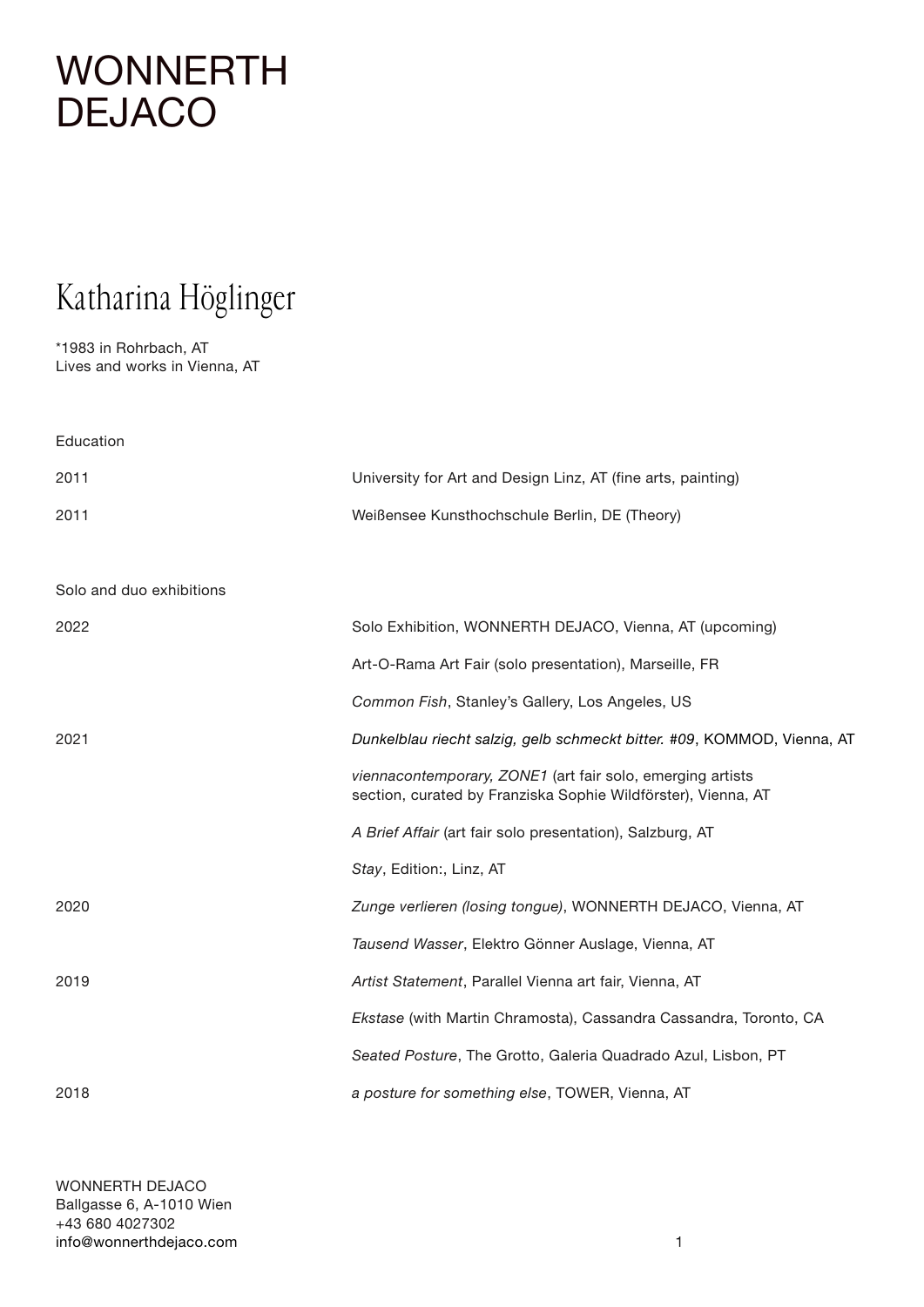| 2017                       | Bye now - cry later, white dwarf projects, Vienna, AT                                                                                            |
|----------------------------|--------------------------------------------------------------------------------------------------------------------------------------------------|
|                            | How I Imagine Afterlife, Degraw Social Club, New York, NY, US                                                                                    |
| 2016                       | I Feel You Alive, Raumteiler, Vienna, AT                                                                                                         |
|                            |                                                                                                                                                  |
| Selected group exhibitions |                                                                                                                                                  |
| 2022                       | Apple in the Dark, Harkawik Gallery, New York, US                                                                                                |
| 2021                       | Zeman Stadlober Leseklub, Lesungen mit Kunst und<br>Musik, Literaturhaus Wien, Vienna, AT (upcoming)                                             |
| 2020                       | Liquid Companions, ___Tim Nolas, Vienna, AT                                                                                                      |
|                            | Superbad, Supermala, Madrid, ES                                                                                                                  |
| 2019                       | Greetings, organised by Long Distance Press, MAUVE, Vienna, AT                                                                                   |
|                            | Image Drum, Weston Studios, Royal Academy of Art, London, UK                                                                                     |
|                            | Cosmology (by Asthenia Athens), City Surfer Office, Prague, CZ                                                                                   |
|                            | Über das Neue, Belvedere 21, Vienna, AT                                                                                                          |
| 2018                       | Vier Meter hohes Display fur Malerei (um einen Zaun) oder räumliche<br>Intervention mit Malerei unter zwei Neon Lichtleisten, V.esch, Vienna, AT |
|                            | on love, University Library, Academy of Fine Arts Vienna, AT                                                                                     |
|                            | The Eventuality Dispenser, curated by MAUVE,<br>Fettes College, Edinburgh, UK                                                                    |
| 2017                       | worry stone, a diary, MAUVE, Vienna, AT                                                                                                          |
|                            | Symbolisms, curated by Chris Sharp, Cooper Cole Gallery, Toronto, CA                                                                             |
|                            | Iceman and Goose, SORT Vienna, New York, NY, US                                                                                                  |
|                            | Times New Romantic, M.I/mi1glissé, Berlin, DE                                                                                                    |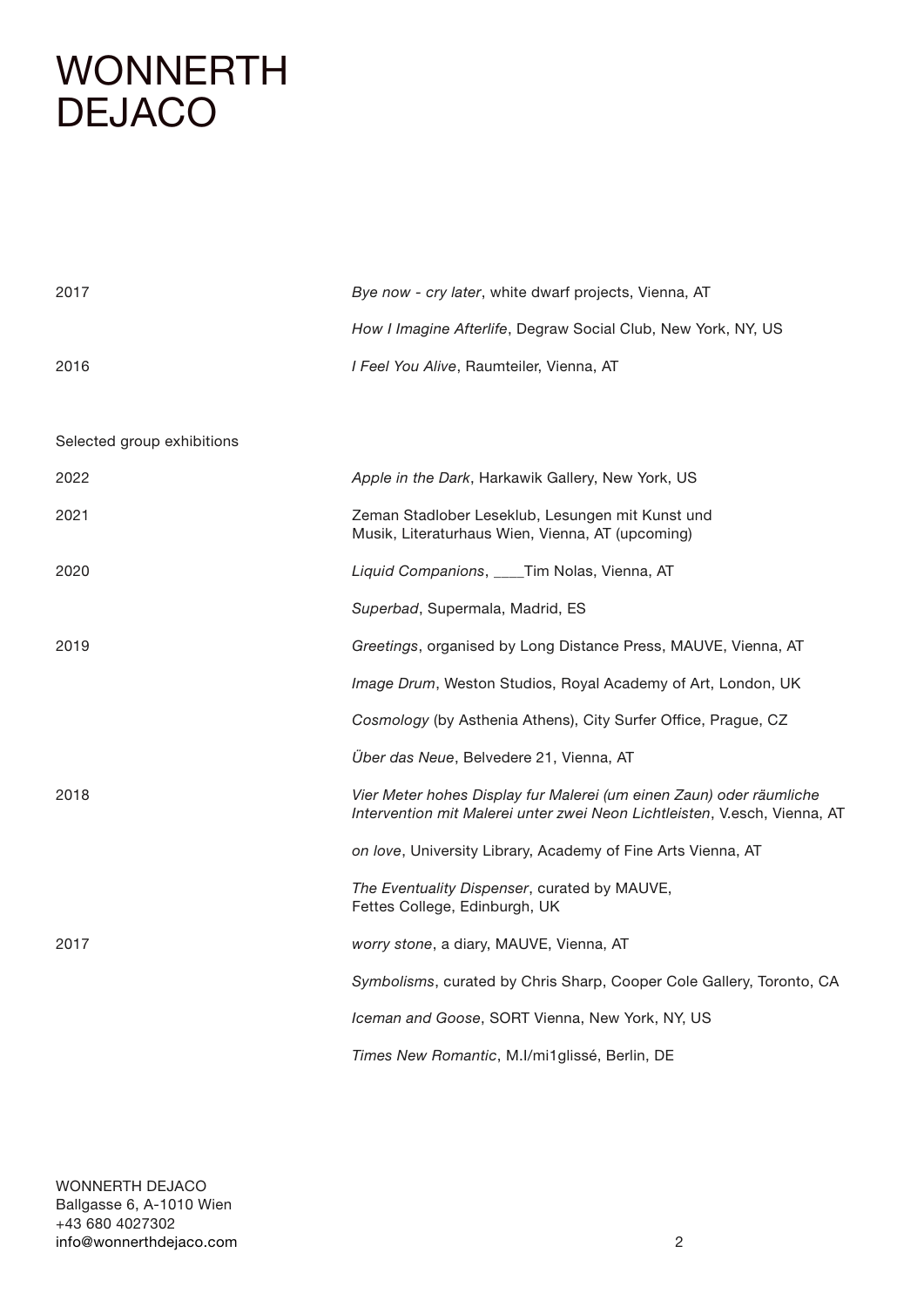|                      | Limbo Nr 1, Limbus, Basel, CH                                                                        |
|----------------------|------------------------------------------------------------------------------------------------------|
| 2016                 | Bregenz Biennale, Bregenz, AT                                                                        |
|                      | Bones can fool people (with Noële Ody and<br>Helmut Heiss), Kluckyland, Vienna, AT                   |
|                      | 9 to 5, Warner Gallery, Toronto, CA                                                                  |
| 2015                 | Creating Common Good, Vienna Art Week, curated by<br>Ursula-Maria Probst, Kunsthaus Wien, Vienna, AT |
|                      | A Conflict of Site (with Helmut Heiss), Postorder Projects, Toronto, CA                              |
|                      | Lote&Larp: HAMMER&HÖGLINGER, galerie kunstbuero, Vienna, AT                                          |
| 2014                 | ADRIA/byThea Möller and Helmut Heiss, Cafe Adria, Vienna, AT                                         |
|                      | Balme, project in public space, collaboration<br>with Lisa Kainz, Hauptplatz, Linz, AT               |
|                      | Related Now: Grace B / Katharina Höglinger, AfG, Vienna, AT                                          |
|                      | Caprirendevouz, Museumsquartier, Vienna, AT                                                          |
|                      | Walking the Cow, Futur II, Paris, FR                                                                 |
|                      | First Emerald, then Sapphire, then Black, Semperdepot, Vienna, AT                                    |
|                      |                                                                                                      |
| Works in collections |                                                                                                      |
|                      | Artothek des Bundes (Collection of the Austrian State), AT                                           |
|                      | Fashion collection of the University of Applied Arts, Vienna, AT                                     |
|                      |                                                                                                      |
|                      |                                                                                                      |

#### Selected awards and grants

2021 SoART artists in residence, Millstättersee, AT 2018 Artist in residence, Aquarell Happening, Tux, Tyrol, AT

WONNERTH DEJACO Ballgasse 6, A-1010 Wien +43 680 4027302 [info@wonnerthdejaco.com](mailto:info%40wonnerthdejaco.com?subject=)